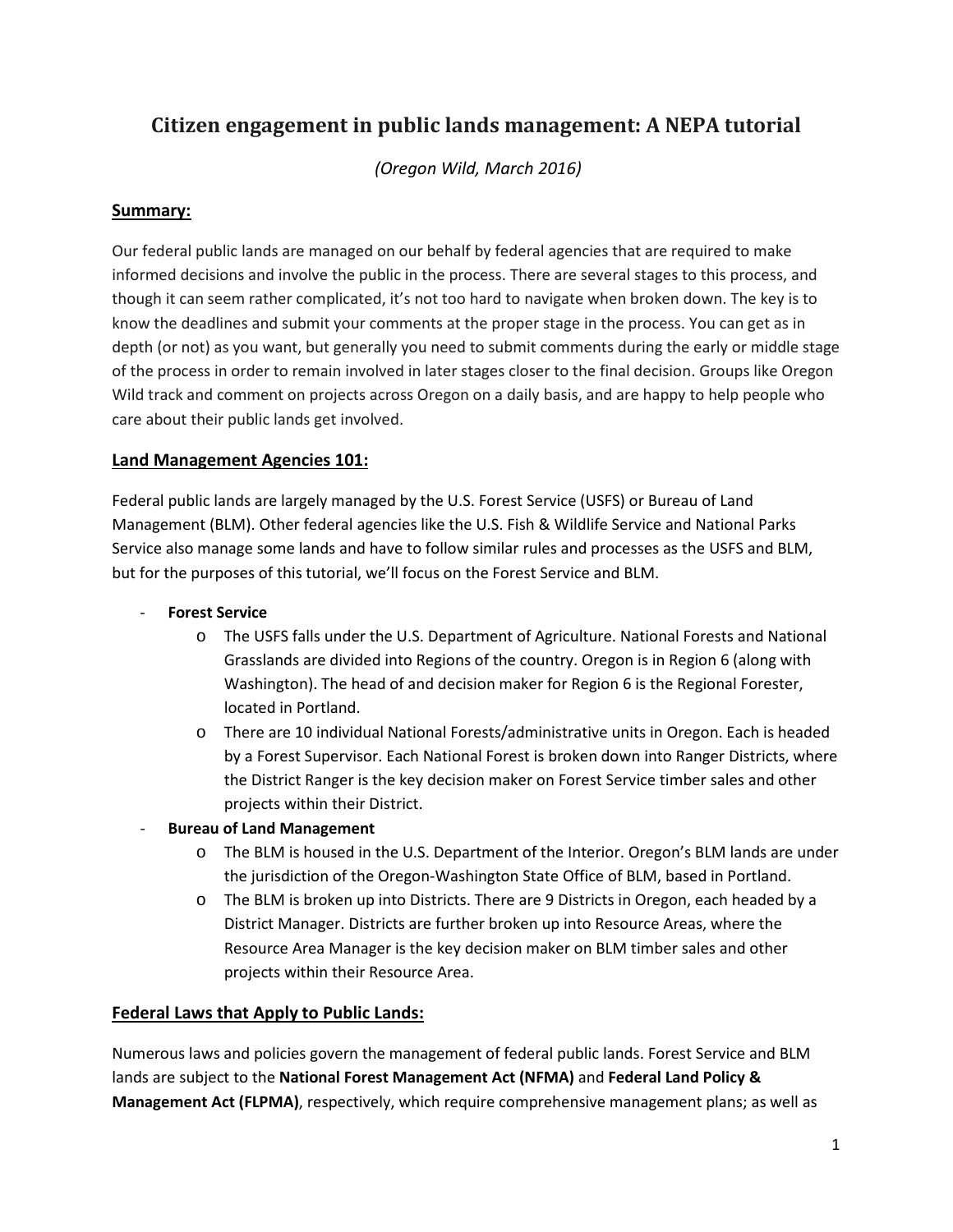the **National Environmental Policy Act (NEPA)** which requires disclosure of environmental impacts, consideration of alternatives to a proposed action, and public input; and the **Endangered Species Act**. Other laws that can have management implications include Congressional designations under the **Wilderness Act** or **Wild & Scenic Rivers Act**, for example.

#### - **Management Plans**

Individual National Forests and BLM Districts are governed by Resource Management Plans. These plans are required under NFMA and FLPMA, and are developed under rules and policies set forth by the USFS or BLM. Management Plans include guidelines for where and how logging can take place, what areas are protected from resource extraction, how wildlife populations and habitat will be maintained, and balancing various uses of public lands.

These plans are also subject to NEPA, and must go through the public process under agency guidelines.

In addition to individual National Forest or District management plans, Forest Service and BLM lands that are home to the northern spotted owl in western Oregon and Washington and in northwest California also fall under the guidelines of the Northwest Forest Plan, created in 1994. In western Oregon, certain BLM lands fall also under the 1937 O&C Act, which calls for sustainable timber production and watershed protection.

#### - **Public Process**

The National Environmental Policy Act (NEPA) requires all federal agencies to complete an analysis of the significant impacts of logging (or other proposed activities) and associated activities and weigh and consider alternatives to proposed plans. The public has the opportunity to comment on documents and participate in agency decision-making.

Public agencies are legally required to consider public opinion in the development of plans and projects that impact the environment. They have to follow detailed guidelines for planning these projects and allowing for public participation, laid out in NEPA and subsequent rules and policies. Project analyses must state a "purpose and need" for the project, and any alternatives developed must meet that purpose and need.

Environmental review under NEPA can follow one of three alternate pathways listed below, which involve increasing levels of analysis and public involvement:

- o **Categorical Exclusions (CE or CX)**: A very rudimentary analysis that is used when the agency finds there are no "extraordinary circumstances" and if the proposed action falls under defined categories of activities. These categories can be quite broad.
- o **Environmental Assessments (EA)**: A mid-level of analysis for proposals that are unlikely to cause "significant impact." Most projects follow this path. These can range from a few hundred to multiple thousands of acres of management activities.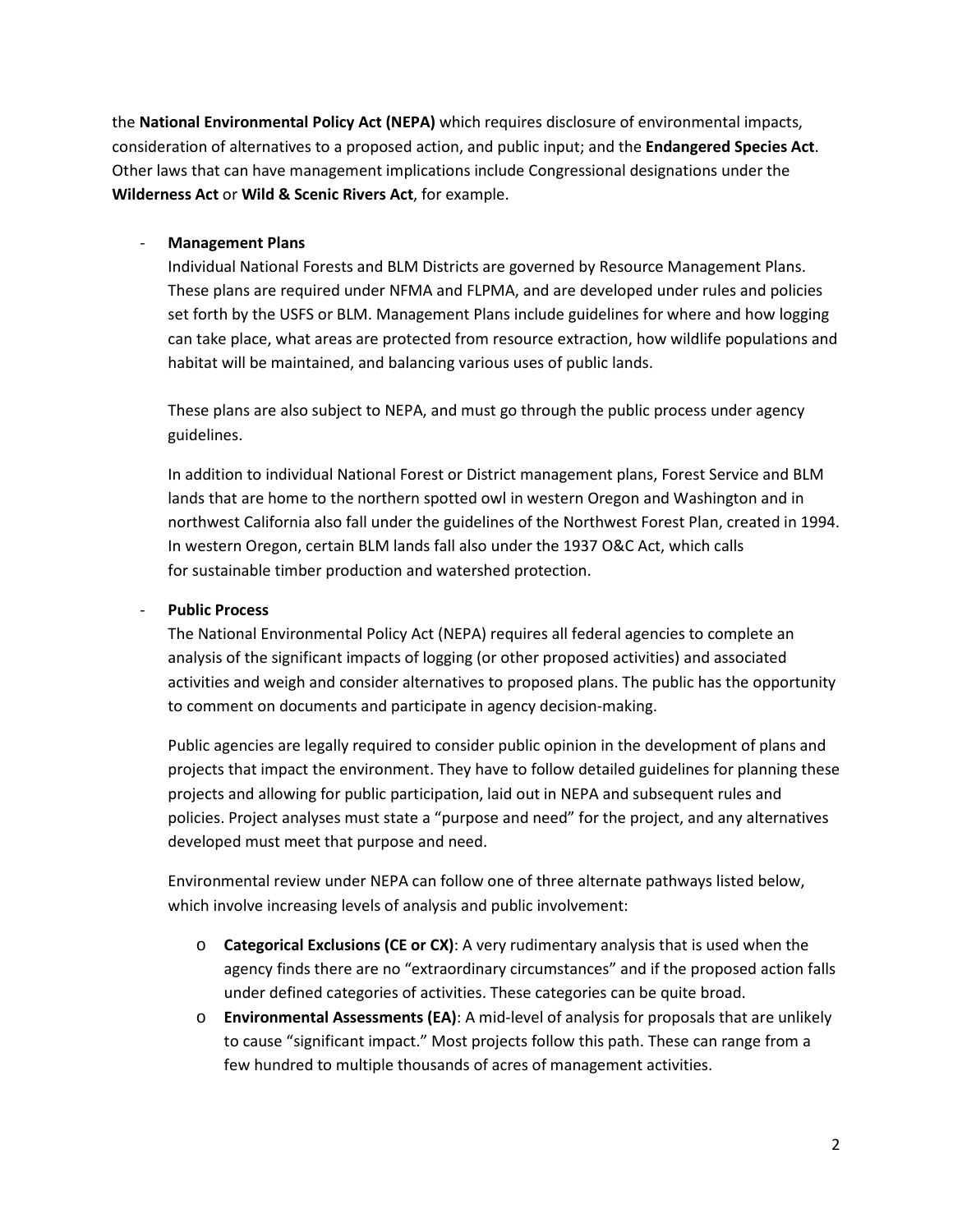o **Environmental Impact Statements (EIS)**: The highest level of analysis for proposals expected to cause significant environmental impacts. These often have multiple alternatives.

Both EAs and EIS must analyze and compare the effects of the proposed action and all reasonable alternatives, including the "no action" alternative. These can also include alternatives put forward by citizens during the scoping phase. The analysis must include direct, indirect, and cumulative effects of the proposed action as well as any "connected actions" that are closely related. These environmental documents are intended to inform not only the decision-maker but also the public, so public comments should ask for clarification on anything not understood, and offer fresh perspectives that may help the decision-maker arrive at a decision that protects and restores the environment.

#### - **Endangered Species**

The National Marine Fisheries Service (NMFS) and the U.S. Fish and Wildlife Service (USFWS) share responsibility for implementing Endangered Species Act (ESA) requirements. Land managers must avoid killing or harming listed species and their habitat and must consult with fish and wildlife biologists before conducting activities likely to adversely affect listed species such as northern spotted owls, marbled murrelets, and Pacific salmon.

#### **How to Get Information About Projects**:

- After identifying the area (National Forest, Ranger District, etc.) you are interested in, get on **mailing or e-mail notification lists** by contacting the local agency office
- Monitor **local newspapers** for legal notices of timber sales or decisions
- Monitor the EPA section of the **Federal Register** for notices for Environmental Impact Statements (as well as rules and regulations) [\(https://www.federalregister.gov/\)](https://www.federalregister.gov/)
- Monitor **agency websites** for information
	- o **Forest Service websites**:
		- The Forest Service is required to post legal notices and NEPA documents in a timely way.
		- **Information on individual projects can be found on individual National Forest** websites. Once at the NF site, click on "Land & Resource Management" on the left side, then click on "Projects" under that heading once it comes up.
		- Updates on projects and new planning efforts can be found in the Schedule of Proposed Actions (SOPAs), updated quarterly[: http://www.fs.fed.us/sopa/state](http://www.fs.fed.us/sopa/state-level.php?or)[level.php?or](http://www.fs.fed.us/sopa/state-level.php?or)
	- o **BLM websites**:
		- Information on individual projects can be found on the BLM's E-planning site [\(https://eplanning.blm.gov/epl-front-office/eplanning/nepa/nepa\\_register.do\)](https://eplanning.blm.gov/epl-front-office/eplanning/nepa/nepa_register.do). Click on Text Search (or Advanced Search at the bottom of that area) to try and find the project you're interested in.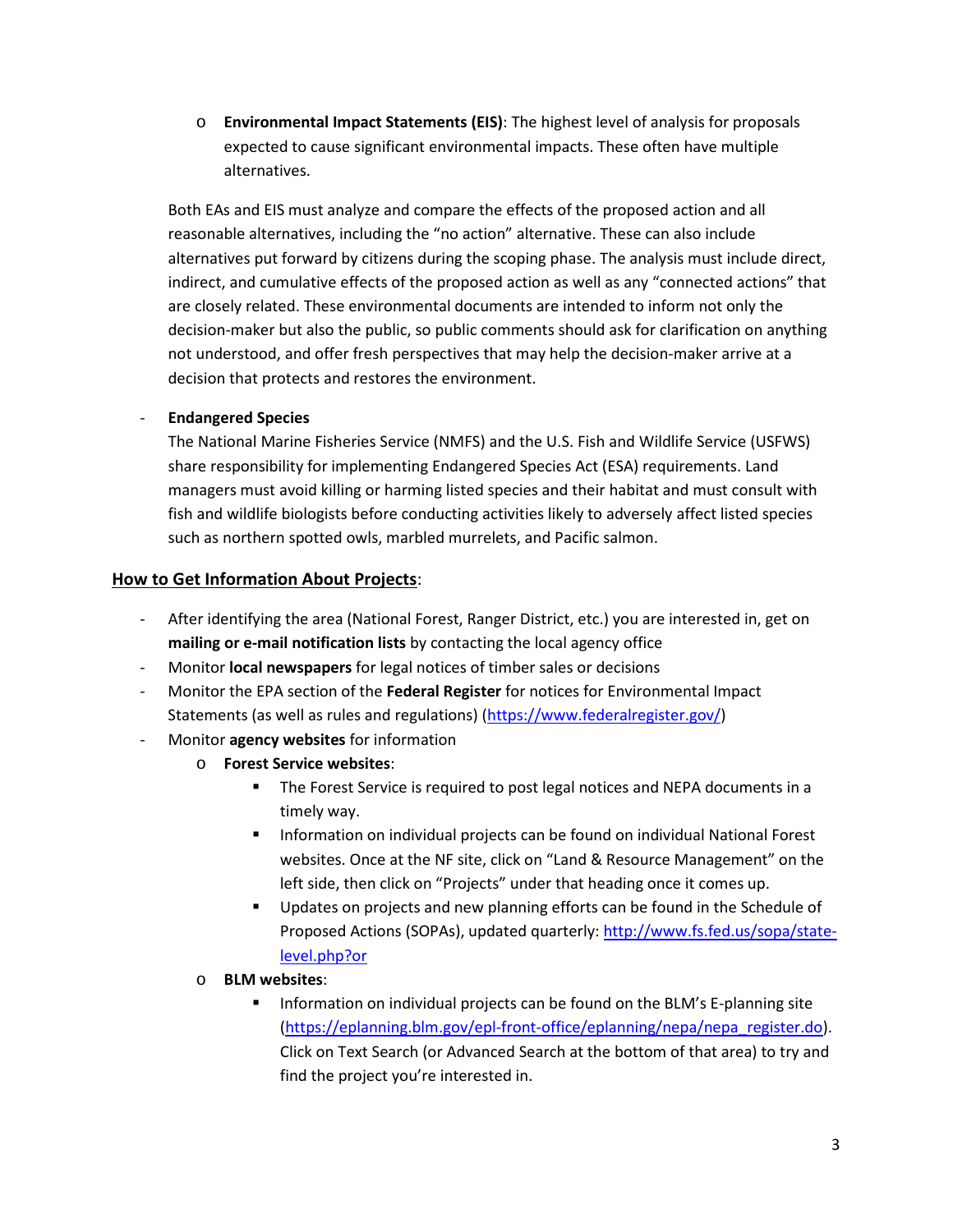Timber sale info can be found on individual BLM District sites. Click on "Plans & Projects" in the top bar menu, then on "timber sales" in the drop down.

## **Project Planning and Public Participation Process:**

When an agency decides to "do something" to manage public lands, there is a specific set of steps it must take under NEPA and its handbook guidelines to involve the public and analyze what they are thinking about doing. In theory, the end result is NOT a foregone conclusion – the public CAN influence the direction the agency ultimately goes and what the on-the-ground activities end up being.

## - **Scoping comments:**

- o "Scoping" is the process the agencies do to gather input about a project in the early phases of development. It is intended to identify significant issues and refine a project proposal before further analysis. Scoping can help determine what level of analysis a project will receive.
- o Sometimes a scoping notice has very little or vague information about the proposed project, while other times there is a map and detailed description of what is being planned.
- o For most projects, there is a 30 day scoping comment period, but this period is often not as hard and fast as later comment deadlines.
- $\circ$  Scoping comments are a good place to express your hopes and desires for the project  $$ e.g., that the agency will focus on restoration, not commodity extraction. You can also bring up ALL your concerns, opinions, and suggestions for how/if the project should develop.

## - **Comments on a draft proposal**

- o The next step is for the agency to complete a CE, EA, or EIS analysis.
- $\circ$  The public typically has 30 days\* to review and comment on a CE proposal or draft EA, and 45 days for a draft EIS. This is the main public comment opportunity. You must submit comments here if you want to remain involved in later stages of decisionmaking.
	- **Note:** There is usually only one opportunity to comment on proposed CE projects – sometimes it is "scoping" and sometimes comments on a proposed action. There is no further review or objection period for CEs.
- o In theory, all comments are analyzed and addressed in the final NEPA document before a final notice is published. Response to comments can include modifying the proposed action, developing a new alternative, or explaining why comments don't warrant further response.

## - **Forest Service: Pre-decisional objection**

o When the FS has completed an EA or EIS, they issue a *notice of proposed decision* which identifies a single course of action among the alternatives analyzed in the EA or EIS. Once published, you have 45 days\* to "object" to that proposed decision.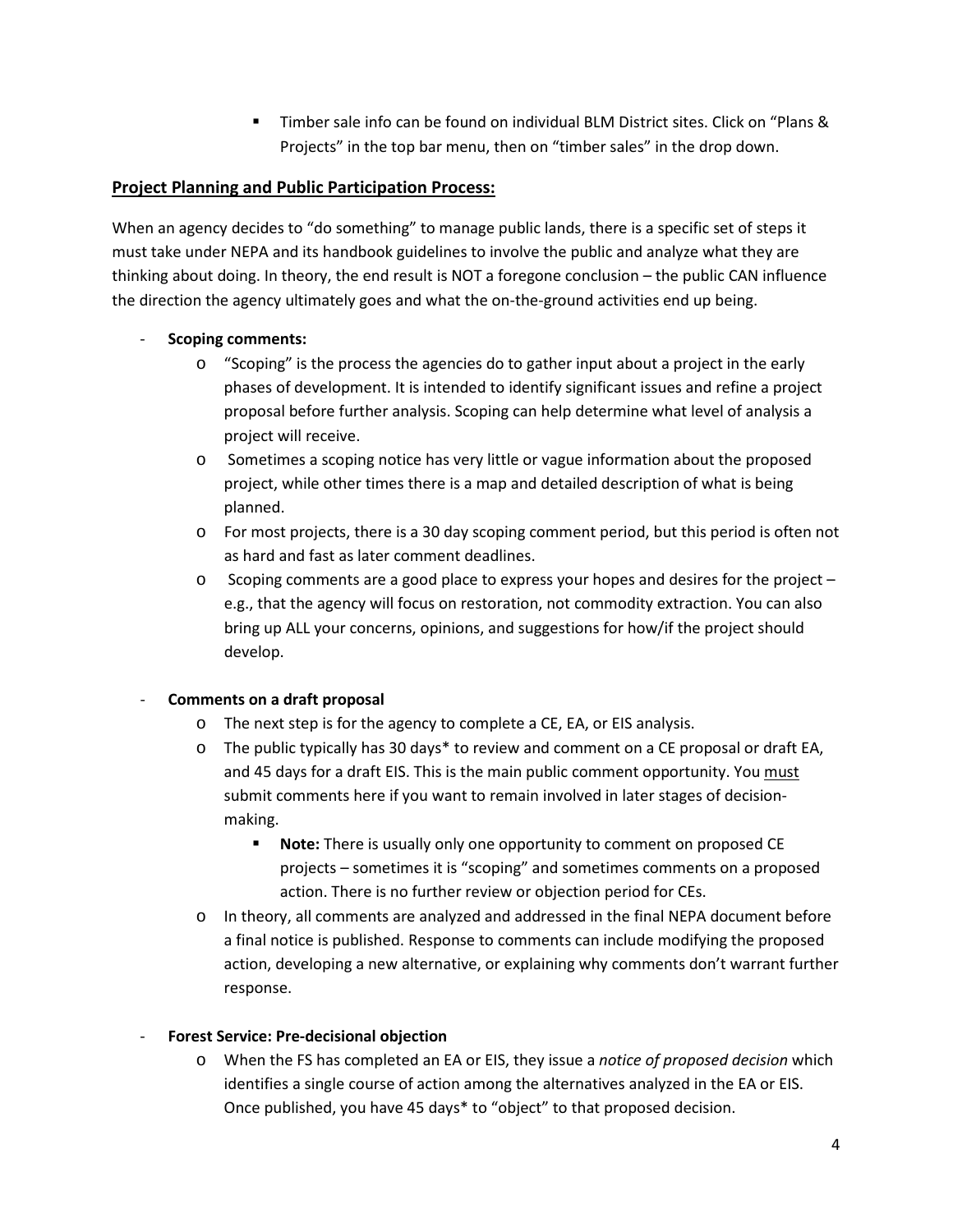- $\circ$  You can only file an objection if you submitted comments during the comment period, and you must object if you want to have standing to litigate the project or negotiate with the FS on any changes to the proposed decision.
- o The objection can be in the form of a letter or e-mail of any length but at a minimum, an **objection must include the following**:
	- Objector's name and address; and a signature
	- The name of the proposed project, the name and title of the responsible official, and the name(s) of the national forest(s) and/or ranger district(s) on which the proposed project will be implemented;
	- A description of those aspects of the proposed project addressed by the objection, including specific issues related to the proposed project; if applicable, how the objector believes the environmental analysis or draft decision specifically violates law, regulation, or policy; suggested remedies that would resolve the objection; supporting reasons for the reviewing officer to consider; and
	- A statement that demonstrates the connection between prior specific written comments on the particular proposed project or activity and the content of the objection.
- o The decision-maker has 30 days (45 if an EIS) to respond to your objection, during which time there may be a resolution meeting, where possible changes to the proposed decision can be negotiated. If the objection is resolved through negotiations, objectors might agree to withdraw their objection.
- o Once objections are resolved or rejected, a decision is made. At this point, if you still don't like the project, you can sue.

## - **BLM: Timber sale protest**

- o The key difference from the Forest Service process is that after the public comments on an EA that might describe several timber sales, separate "decisions" are then made on individual timber sales, not on the EA or EIS as a whole.
- $\circ$  When a timber sale notice is published in the newspaper, the public has 15 days\* to "protest" that decision.
- o You can only protest a decision if you commented during the public comment period, and only on issues that you raised in those comments.

## o **Protests of BLM sales must contain the following**:

- **The name, mailing address, telephone number and interest of the person filing** the protest;
- A statement of the issue or issues being protested;
- A statement of the part or parts of the plan or amendment being protested;
- A copy of all documents addressing the issue or issues that were submitted during the planning process by the protesting party or an indication of the date the issue or issues were discussed for the record; and
- A concise statement explaining why the State Director's decision is believed to be wrong.
- o Protests must be delivered by mail (and received, not postmarked) before close of business on the deadline date. They can not be faxed or e-mailed.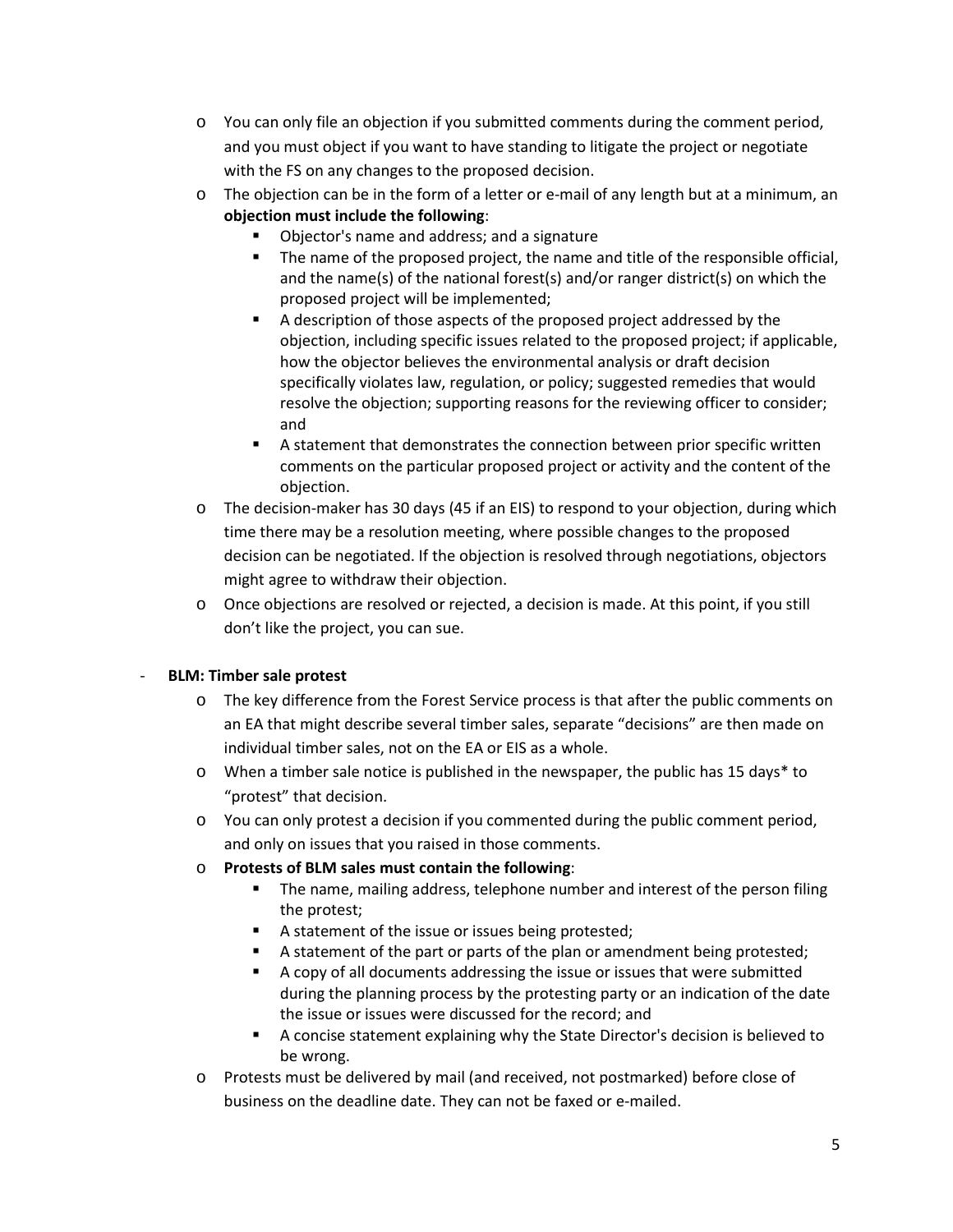o If the BLM rejects your protest, you have 30 days to "appeal" and request a *stay* of that decision to the Interior Board of Land Appeals (IBLA). If that appeal is rejected, you can sue.

*\* Comment timelines are calculated by counting from the day after the publication of the notice in the Federal Register or the newspaper. If the deadline falls on a federal holiday or a weekend, comments are due on the next work day.*

## **How to Write Comments**:

Submitting comments on proposed projects is a great way to make your voice heard, show that the public is paying attention, and get to know how the process really works.

- Comment letters should always **be clear as to what project you are addressing, and focus on specific elements of the proposal and the environmental analysis** if at all possible – not just general issues. This way, the agency is required to respond whereas they often blow off general issues and can say they are outside the scope of the specific project. For example, saying that you want them to drop a specific proposed harvest unit(s) because logging there would harm wildlife/recreation/water/etc is better than just saying you don't like the project and want them to stop planning it.
- Here are some questions to stimulate ideas for comments:
	- o Did they follow the rules for the agency and the rules for the land area they are proposing to log? Are these rules outdated?
	- o Did they consider the best science? Is there new information about climate change, wildlife, etc that they should be considering?
	- o Did they fail to consider something important? For example, does the project impact a roadless area, but they failed to mention that?
	- o Did they consider all reasonable alternatives? For example, could the project be done without building new roads?
	- o Are the effects of the proposal potentially significant? If so, should they be doing a higher level analysis?
	- o Did they acknowledge, weigh, and balance trade-offs for doing certain activities?
	- o Did they consider the impacts of nearby management either past or future?
- In general, it's good to **raise specific issues as early in process as possible** to have standing later on to raise issues in objections, protests, appeals, or litigation.
- **Be supportive of activities and ideas in the proposals that you like**. This can give cover to agency staff who are trying to do the right thing.
- Visit the project area and embellish your comments with pictures of the good and bad of what you see, or otherwise make note of any personal connection you have to the area.
- **Address your letter/e-mail to the appropriate person or email address**. This can usually be found in the comment or project notice letter or other notice.